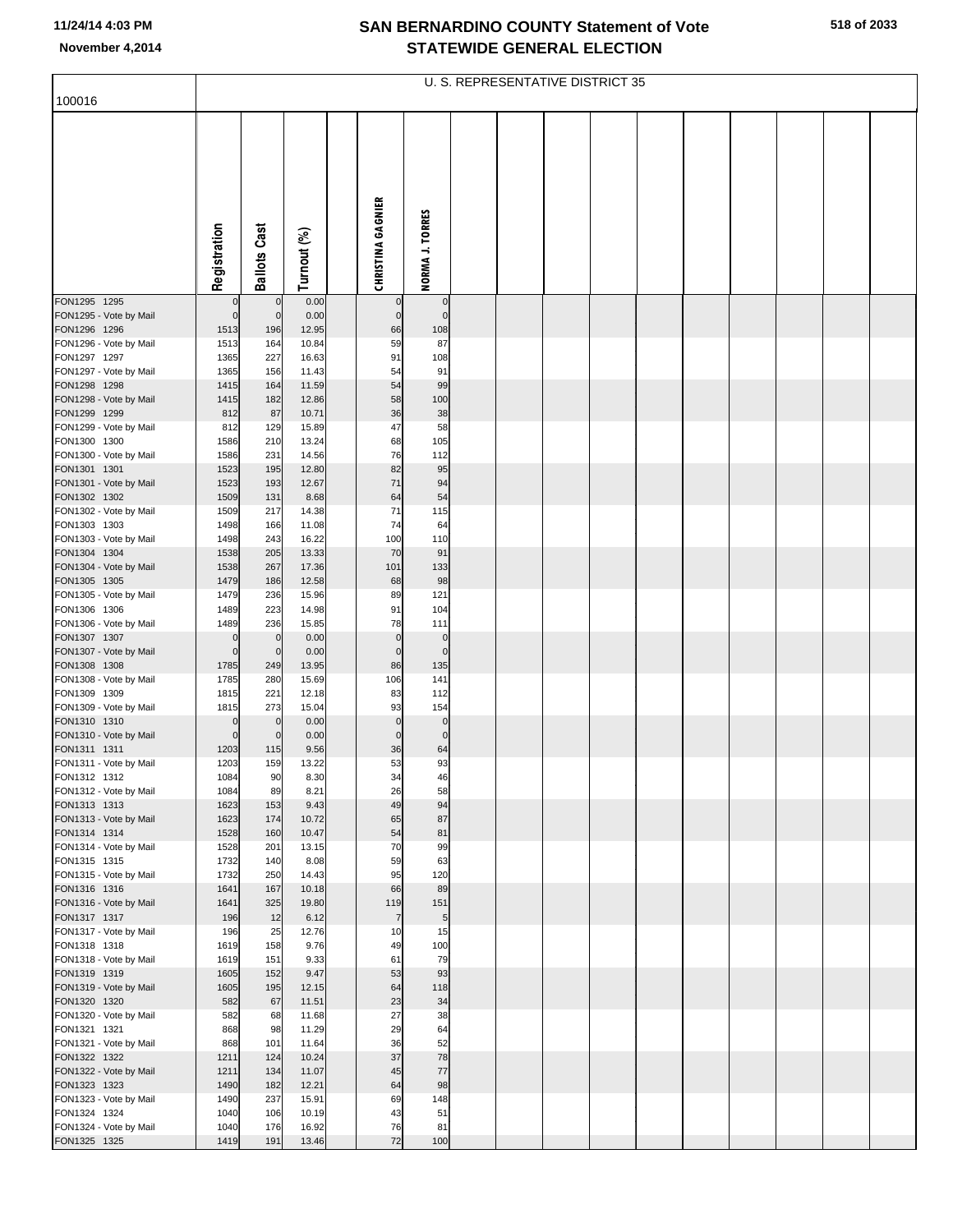| 100016                                 | U. S. REPRESENTATIVE DISTRICT 35 |                            |                |  |                          |                            |             |  |  |  |                                                      |  |  |           |  |
|----------------------------------------|----------------------------------|----------------------------|----------------|--|--------------------------|----------------------------|-------------|--|--|--|------------------------------------------------------|--|--|-----------|--|
|                                        |                                  |                            |                |  |                          |                            |             |  |  |  |                                                      |  |  |           |  |
|                                        |                                  |                            |                |  |                          |                            |             |  |  |  |                                                      |  |  |           |  |
|                                        |                                  |                            |                |  |                          |                            |             |  |  |  |                                                      |  |  |           |  |
|                                        |                                  |                            |                |  |                          |                            |             |  |  |  |                                                      |  |  |           |  |
|                                        |                                  |                            |                |  |                          |                            |             |  |  |  |                                                      |  |  |           |  |
|                                        |                                  |                            |                |  |                          |                            |             |  |  |  |                                                      |  |  |           |  |
|                                        |                                  |                            |                |  |                          |                            |             |  |  |  |                                                      |  |  |           |  |
|                                        |                                  |                            |                |  |                          |                            |             |  |  |  |                                                      |  |  |           |  |
|                                        |                                  |                            |                |  |                          |                            |             |  |  |  |                                                      |  |  |           |  |
|                                        | Registration                     | <b>Ballots Cast</b>        | Turnout (%)    |  | <b>CHRISTINA GAGNIER</b> | NORMA J. TORRES            |             |  |  |  |                                                      |  |  |           |  |
| FON1325 - Vote by Mail                 | 1419                             | 167                        | 11.77          |  | 53                       | 99                         |             |  |  |  |                                                      |  |  |           |  |
| FON1326 1326                           | 1585                             | 203                        | 12.81          |  | 78                       | 110                        |             |  |  |  |                                                      |  |  |           |  |
| FON1326 - Vote by Mail                 | 1585                             | 158                        | 9.97           |  | 57                       | 91                         |             |  |  |  |                                                      |  |  |           |  |
| FON1327 1327                           | 1611                             | 214                        | 13.28          |  | 76                       | 114                        |             |  |  |  |                                                      |  |  |           |  |
| FON1327 - Vote by Mail<br>FON1328 1328 | 1611<br>1508                     | 222<br>120                 | 13.78<br>7.96  |  | 80<br>33                 | 118<br>76                  |             |  |  |  |                                                      |  |  |           |  |
| FON1328 - Vote by Mail                 | 1508                             | 177                        | 11.74          |  | 68                       | 100                        |             |  |  |  |                                                      |  |  |           |  |
| FON1575 1575                           | 433                              | 35                         | 8.08           |  | 16                       | 16                         |             |  |  |  |                                                      |  |  |           |  |
| FON1575 - Vote by Mail                 | 433                              | 65                         | 15.01          |  | 21                       | 38                         |             |  |  |  |                                                      |  |  |           |  |
| FON1329 1329<br>FON1329 - Vote by Mail | 2<br>2                           | 0                          | 50.00<br>0.00  |  | $\mathbf 0$              | $\mathbf 0$                | *********** |  |  |  | Insufficient Turnout to Protect Voter Privacy        |  |  | ********* |  |
| FON1330 1330                           |                                  |                            | 0.00           |  | $\sqrt{ }$               | $\mathbf 0$                |             |  |  |  |                                                      |  |  |           |  |
| FON1330 - Vote by Mail                 | $\mathbf 0$                      | $\mathbf 0$                | 0.00           |  | $\mathbf 0$              | $\mathbf 0$                |             |  |  |  |                                                      |  |  |           |  |
| FON1331 1331                           | 483                              | 49                         | 10.14          |  | 13                       | 28                         |             |  |  |  |                                                      |  |  |           |  |
| FON1331 - Vote by Mail                 | 483                              | 65                         | 13.46          |  | 28<br>8                  | 31<br>9                    |             |  |  |  |                                                      |  |  |           |  |
| FON1332 1332<br>FON1332 - Vote by Mail | 148<br>148                       | 17<br>26                   | 11.49<br>17.57 |  | 13                       | 10                         |             |  |  |  |                                                      |  |  |           |  |
| FON1333 1333                           | 437                              | 25                         | 5.72           |  | 10                       | 12                         |             |  |  |  |                                                      |  |  |           |  |
| FON1333 - Vote by Mail                 | 437                              | 43                         | 9.84           |  | 17                       | 24                         |             |  |  |  |                                                      |  |  |           |  |
| FON1334 1334                           | $\mathbf 0$                      | $\mathbf 0$                | 0.00           |  | $\mathbf{0}$             | $\mathbf 0$                |             |  |  |  |                                                      |  |  |           |  |
| FON1334 - Vote by Mail<br>FON1335 1335 | $\mathbf 0$<br>1239              | $\mathbf 0$<br>133         | 0.00<br>10.73  |  | $\mathbf 0$<br>49        | $\mathbf 0$<br>72          |             |  |  |  |                                                      |  |  |           |  |
| FON1335 - Vote by Mail                 | 1239                             | 157                        | 12.67          |  | 60                       | 85                         |             |  |  |  |                                                      |  |  |           |  |
| FON1336 1336                           | 7                                | $\mathbf{1}$               | 14.29          |  |                          |                            | *********** |  |  |  | <b>Insufficient Turnout to Protect Voter Privacy</b> |  |  | ********* |  |
| FON1336 - Vote by Mail                 | 7                                | $\mathbf 0$                | 0.00           |  | $\mathbf 0$              | $\mathbf 0$                |             |  |  |  |                                                      |  |  |           |  |
| FON1337 1337<br>FON1337 - Vote by Mail | 643<br>643                       | 77<br>72                   | 11.98<br>11.20 |  | 28<br>37                 | 40<br>28                   |             |  |  |  |                                                      |  |  |           |  |
| RIA1338 1338                           |                                  | 0                          | 0.00           |  | $\mathbf 0$              | $\mathbf 0$                |             |  |  |  |                                                      |  |  |           |  |
| RIA1338 - Vote by Mail                 |                                  | 0                          | 0.00           |  | $\sqrt{ }$               | $\Omega$                   |             |  |  |  |                                                      |  |  |           |  |
| RIA1339 1339                           |                                  |                            | 0.00           |  |                          | $\Omega$                   |             |  |  |  |                                                      |  |  |           |  |
| RIA1339 - Vote by Mail<br>RIA1340 1340 |                                  | $\mathbf 0$<br>$\mathbf 0$ | 0.00<br>0.00   |  | $\Omega$<br>$\Omega$     | $\mathbf{0}$<br>$\Omega$   |             |  |  |  |                                                      |  |  |           |  |
| RIA1340 - Vote by Mail                 | $\mathbf 0$                      | $\Omega$                   | 0.00           |  | $\Omega$                 | $\Omega$                   |             |  |  |  |                                                      |  |  |           |  |
| RIA1341 1341                           | 37                               | 0                          | 0.00           |  | C                        | $\Omega$                   |             |  |  |  |                                                      |  |  |           |  |
| RIA1341 - Vote by Mail                 | 37                               | 11                         | 29.73          |  |                          |                            |             |  |  |  |                                                      |  |  |           |  |
| RIA1342 1342<br>RIA1342 - Vote by Mail | $\Omega$                         | 0                          | 0.00<br>0.00   |  | C<br>$\Omega$            | $\sqrt{ }$<br>$\mathbf 0$  |             |  |  |  |                                                      |  |  |           |  |
| RIA1343 1343                           | 3                                | $\mathbf 0$                | 0.00           |  | $\Omega$                 | $\Omega$                   |             |  |  |  |                                                      |  |  |           |  |
| RIA1343 - Vote by Mail                 | 3                                | $\mathbf 0$                | 0.00           |  | $\mathbf 0$              | $\mathbf 0$                |             |  |  |  |                                                      |  |  |           |  |
| RIA1344 1344                           | 671                              | 59                         | 8.79           |  | 19                       | 34                         |             |  |  |  |                                                      |  |  |           |  |
| RIA1344 - Vote by Mail<br>RIA1345 1345 | 671<br>22                        | 92<br>$\overline{2}$       | 13.71<br>9.09  |  | 28                       | 59                         | *********** |  |  |  | <b>Insufficient Turnout to Protect Voter Privacy</b> |  |  | ********* |  |
| RIA1345 - Vote by Mail                 | 22                               |                            | 18.18          |  |                          |                            | *********** |  |  |  | Insufficient Turnout to Protect Voter Privacy        |  |  | ********* |  |
| RIA1346 1346                           | 184                              | 10                         | 5.43           |  | 4                        | 5                          |             |  |  |  |                                                      |  |  |           |  |
| RIA1346 - Vote by Mail                 | 184                              | 24                         | 13.04          |  | $9\,$                    | 14                         |             |  |  |  |                                                      |  |  |           |  |
| RIA1347 1347<br>RIA1347 - Vote by Mail | 596<br>596                       | 55<br>82                   | 9.23<br>13.76  |  | 18<br>31                 | 27<br>41                   |             |  |  |  |                                                      |  |  |           |  |
| RIA1640 1640                           | 354                              | 34                         | 9.60           |  | 12                       | 18                         |             |  |  |  |                                                      |  |  |           |  |
| RIA1640 - Vote by Mail                 | 354                              | 36                         | 10.17          |  | 11                       | 20                         |             |  |  |  |                                                      |  |  |           |  |
| RIA1641 1641                           | $\Omega$                         | $\mathbf 0$                | 0.00           |  | $\mathbf 0$              | $\mathbf{0}$               |             |  |  |  |                                                      |  |  |           |  |
| RIA1641 - Vote by Mail<br>RIA1642 1642 | $\Omega$<br>$\Omega$             | $\mathbf 0$<br>0           | 0.00<br>0.00   |  | $\Omega$<br>C            | $\mathbf 0$<br>$\mathbf 0$ |             |  |  |  |                                                      |  |  |           |  |
| RIA1642 - Vote by Mail                 | $\Omega$                         | 0                          | 0.00           |  | $\mathbf 0$              | $\mathbf 0$                |             |  |  |  |                                                      |  |  |           |  |
| UNI1348 1348                           | 625                              | 63                         | 10.08          |  | 29                       | 31                         |             |  |  |  |                                                      |  |  |           |  |
| UNI1348 - Vote by Mail                 | 625                              | 83                         | 13.28          |  | 44                       | 34                         |             |  |  |  |                                                      |  |  |           |  |
| UNI1349 1349                           | 244<br>244                       | 40<br>16                   | 16.39<br>6.56  |  | 11<br>$\overline{7}$     | 24<br>6                    |             |  |  |  |                                                      |  |  |           |  |
| UNI1349 - Vote by Mail<br>UNI1350 1350 | 1382                             | 141                        | 10.20          |  | 52                       | 79                         |             |  |  |  |                                                      |  |  |           |  |
| UNI1350 - Vote by Mail                 | 1382                             | 134                        | 9.70           |  | 46                       | 72                         |             |  |  |  |                                                      |  |  |           |  |
| UNI1351 1351                           | 943                              | 78                         | 8.27           |  | 33                       | 35                         |             |  |  |  |                                                      |  |  |           |  |
| UNI1351 - Vote by Mail                 | 943                              | 102                        | 10.82          |  | 43                       | 46                         |             |  |  |  |                                                      |  |  |           |  |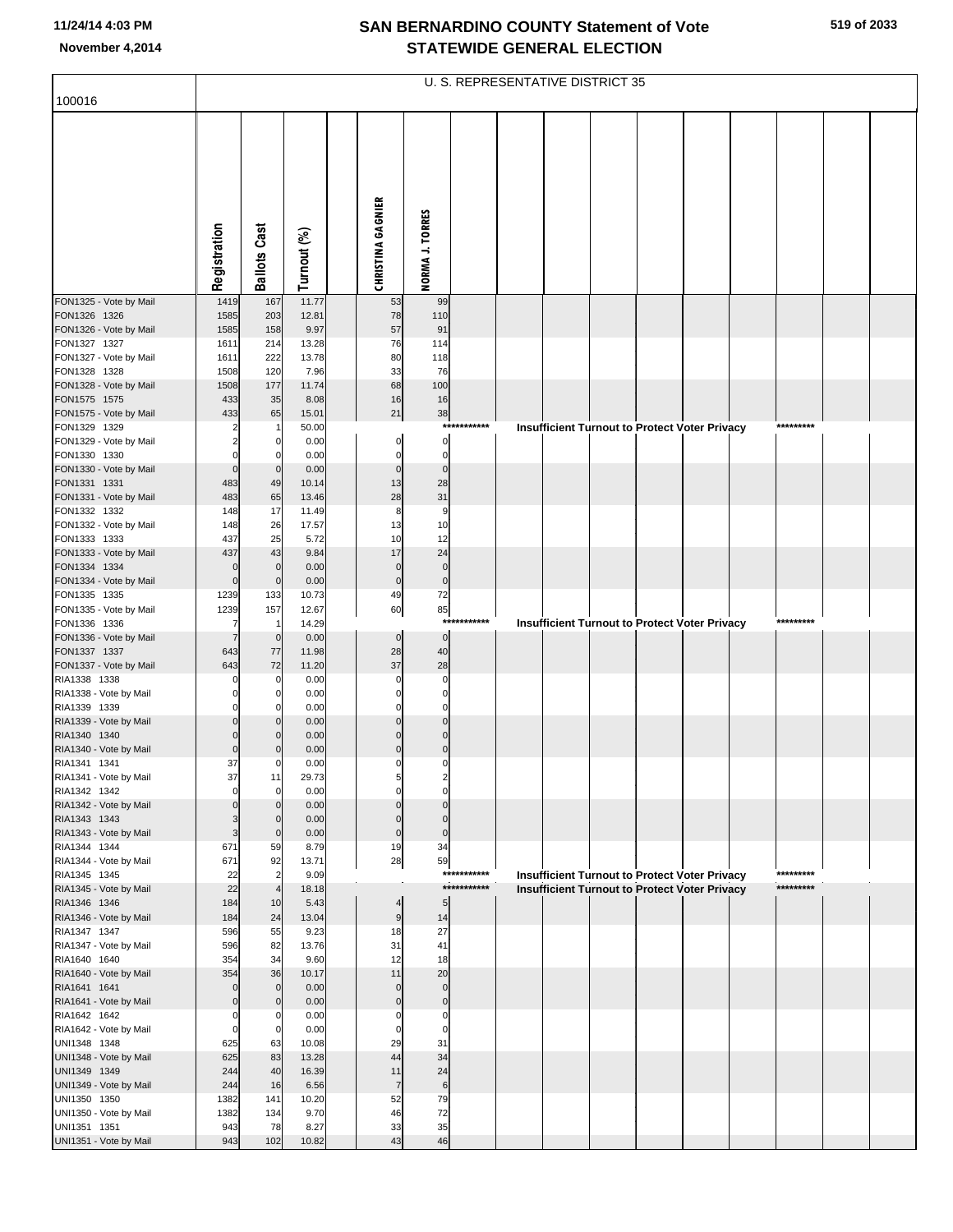| 100016                                 |                         |                            |                |                                  |                            |             | U. S. REPRESENTATIVE DISTRICT 35 |                                               |  |  |           |  |
|----------------------------------------|-------------------------|----------------------------|----------------|----------------------------------|----------------------------|-------------|----------------------------------|-----------------------------------------------|--|--|-----------|--|
|                                        |                         |                            |                |                                  |                            |             |                                  |                                               |  |  |           |  |
|                                        | Registration            | <b>Ballots Cast</b>        | Turnout (%)    | <b>CHRISTINA GAGNIER</b>         | NORMA J. TORRES            |             |                                  |                                               |  |  |           |  |
| UNI1352 1352<br>UNI1352 - Vote by Mail | $\Omega$<br>$\mathbf 0$ | $\mathbf 0$<br>$\mathbf 0$ | 0.00<br>0.00   | $\overline{0}$<br>$\overline{0}$ | $\mathbf 0$<br>$\mathbf 0$ |             |                                  |                                               |  |  |           |  |
| UNI1353 1353                           | 1384                    | 144                        | 10.40          | 55                               | 72                         |             |                                  |                                               |  |  |           |  |
| UNI1353 - Vote by Mail                 | 1384                    | 183                        | 13.22          | 64                               | 98                         |             |                                  |                                               |  |  |           |  |
| UNI1354 1354                           | 1496<br>1496            | 161                        | 10.76          | 69<br>97                         | 71                         |             |                                  |                                               |  |  |           |  |
| UNI1354 - Vote by Mail<br>UNI1355 1355 | 1424                    | 217<br>143                 | 14.51<br>10.04 | 40                               | 109<br>90                  |             |                                  |                                               |  |  |           |  |
| UNI1355 - Vote by Mail                 | 1424                    | 124                        | 8.71           | 42                               | 78                         |             |                                  |                                               |  |  |           |  |
| UNI1356 1356                           | $\mathbf 0$             | $\mathbf 0$                | 0.00           | $\overline{0}$                   | $\mathbf 0$                |             |                                  |                                               |  |  |           |  |
| UNI1356 - Vote by Mail                 | $\Omega$                | 0                          | 0.00           | $\mathbf 0$                      | $\mathbf 0$                |             |                                  |                                               |  |  |           |  |
| UNI1357 1357<br>UNI1357 - Vote by Mail | 143<br>143              | 23<br>26                   | 16.08<br>18.18 | 12<br>11                         | 11<br>14                   |             |                                  |                                               |  |  |           |  |
| UNI1358 1358                           | C                       | $\mathbf 0$                | 0.00           | $\overline{0}$                   | $\mathbf 0$                |             |                                  |                                               |  |  |           |  |
| UNI1358 - Vote by Mail                 | C                       | $\mathbf 0$                | 0.00           | $\overline{0}$                   | $\overline{0}$             |             |                                  |                                               |  |  |           |  |
| UNI1359 1359                           | 5                       | $\mathbf 0$                | 0.00           | $\overline{0}$                   | $\overline{0}$             |             |                                  |                                               |  |  |           |  |
| UNI1359 - Vote by Mail                 | 5                       |                            | 20.00          |                                  |                            | *********** |                                  | Insufficient Turnout to Protect Voter Privacy |  |  | ********* |  |
| FON1360 1360<br>FON1360 - Vote by Mail | 1407<br>1407            | 146<br>150                 | 10.38<br>10.66 | 49<br>45                         | 92<br>89                   |             |                                  |                                               |  |  |           |  |
| FON1361 1361                           | 1459                    | 178                        | 12.20          | 62                               | 103                        |             |                                  |                                               |  |  |           |  |
| FON1361 - Vote by Mail                 | 1459                    | 175                        | 11.99          | 59                               | 101                        |             |                                  |                                               |  |  |           |  |
| FON1362 1362                           | 1502                    | 170                        | 11.32          | 48                               | 102                        |             |                                  |                                               |  |  |           |  |
| FON1362 - Vote by Mail<br>FON1363 1363 | 1502<br>1532            | 181<br>143                 | 12.05<br>9.33  | 56<br>46                         | 95<br>84                   |             |                                  |                                               |  |  |           |  |
| FON1363 - Vote by Mail                 | 1532                    | 214                        | 13.97          | 75                               | 115                        |             |                                  |                                               |  |  |           |  |
| FON1364 1364                           | 1715                    | 232                        | 13.53          | 82                               | 127                        |             |                                  |                                               |  |  |           |  |
| FON1364 - Vote by Mail                 | 1715                    | 263                        | 15.34          | 111                              | 125                        |             |                                  |                                               |  |  |           |  |
| FON1365 1365<br>FON1365 - Vote by Mail | 1567<br>1567            | 128<br>227                 | 8.17<br>14.49  | 48<br>79                         | 72<br>124                  |             |                                  |                                               |  |  |           |  |
| FON1366 1366                           | 938                     | 101                        | 10.77          | 27                               | 66                         |             |                                  |                                               |  |  |           |  |
| FON1366 - Vote by Mail                 | 938                     | 159                        | 16.95          | 45                               | 97                         |             |                                  |                                               |  |  |           |  |
| FON1367 1367                           | 1194                    | 155                        | 12.98          | 51                               | 85                         |             |                                  |                                               |  |  |           |  |
| FON1367 - Vote by Mail<br>FON1368 1368 | 1194<br>1649            | 206<br>153                 | 17.25<br>9.28  | 66<br>52                         | 121<br>79                  |             |                                  |                                               |  |  |           |  |
| FON1368 - Vote by Mail                 | 1649                    | 272                        | 16.49          | 105                              | 133                        |             |                                  |                                               |  |  |           |  |
| FON1369 1369                           | 1451                    | 190                        | 13.09          | 58                               | 115                        |             |                                  |                                               |  |  |           |  |
| FON1369 - Vote by Mail                 | 1451                    | 235                        | 16.20          | 89                               | 117                        |             |                                  |                                               |  |  |           |  |
| FON1370 1370                           | 394                     | 32                         | 8.12           | 10                               | 20                         |             |                                  |                                               |  |  |           |  |
| FON1370 - Vote by Mail<br>FON1371 1371 | 394<br>344              | 86<br>51                   | 21.83<br>14.83 | 36<br>14                         | 46<br>30                   |             |                                  |                                               |  |  |           |  |
| FON1371 - Vote by Mail                 | 344                     | 87                         | 25.29          | 30                               | 43                         |             |                                  |                                               |  |  |           |  |
| RIA1372 1372                           | 897                     | 105                        | 11.71          | 42                               | 52                         |             |                                  |                                               |  |  |           |  |
| RIA1372 - Vote by Mail<br>RIA1373 1373 | 897<br>646              | 104<br>51                  | 11.59<br>7.89  | 34<br>15                         | 55<br>26                   |             |                                  |                                               |  |  |           |  |
| RIA1373 - Vote by Mail                 | 646                     | 71                         | 10.99          | 28                               | 39                         |             |                                  |                                               |  |  |           |  |
| RIA1374 1374                           | 476                     | 29                         | 6.09           | 18                               | 10                         |             |                                  |                                               |  |  |           |  |
| RIA1374 - Vote by Mail                 | 476                     | 31                         | 6.51           |                                  | 23                         |             |                                  |                                               |  |  |           |  |
| FON1375 1375                           | $\Omega$<br>$\Omega$    | $\overline{0}$<br>0        | 0.00<br>0.00   | $\Omega$                         | $\mathbf 0$<br>$\mathbf 0$ |             |                                  |                                               |  |  |           |  |
| FON1375 - Vote by Mail<br>FON1376 1376 | 1095                    | 113                        | 10.32          | 44                               | 62                         |             |                                  |                                               |  |  |           |  |
| FON1376 - Vote by Mail                 | 1095                    | 154                        | 14.06          | 44                               | 103                        |             |                                  |                                               |  |  |           |  |
| RIA1377 1377                           | 1234                    | 134                        | 10.86          | 40                               | 87                         |             |                                  |                                               |  |  |           |  |
| RIA1377 - Vote by Mail                 | 1234                    | 156                        | 12.64          | 55                               | 89                         |             |                                  |                                               |  |  |           |  |
| RIA1378 1378<br>RIA1378 - Vote by Mail | 1247<br>1247            | 144<br>186                 | 11.55<br>14.92 | 51<br>63                         | 73<br>112                  |             |                                  |                                               |  |  |           |  |
| RIA1379 1379                           | 1405                    | 131                        | 9.32           | 45                               | 69                         |             |                                  |                                               |  |  |           |  |
| RIA1379 - Vote by Mail                 | 1405                    | 108                        | 7.69           | 33                               | 68                         |             |                                  |                                               |  |  |           |  |
| RIA1380 1380                           | 1713                    | 179                        | 10.45          | 55                               | 111                        |             |                                  |                                               |  |  |           |  |
| RIA1380 - Vote by Mail<br>RIA1381 1381 | 1713<br>1643            | 238<br>127                 | 13.89<br>7.73  | 77<br>38                         | 147<br>80                  |             |                                  |                                               |  |  |           |  |
| RIA1381 - Vote by Mail                 | 1643                    | 213                        | 12.96          | 77                               | 125                        |             |                                  |                                               |  |  |           |  |
| RIA1382 1382                           | 1543                    | 192                        | 12.44          | 63                               | 110                        |             |                                  |                                               |  |  |           |  |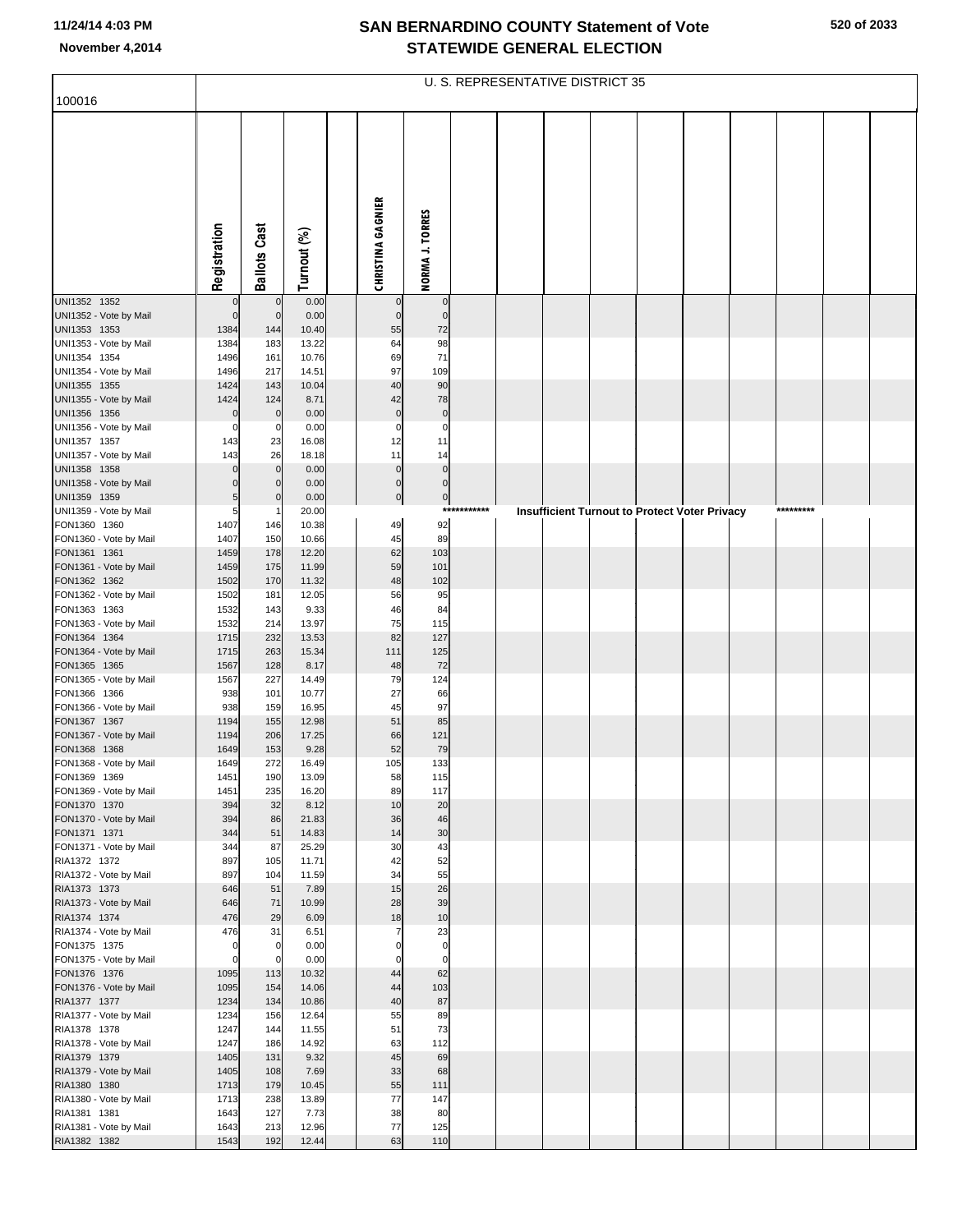|                                        | U. S. REPRESENTATIVE DISTRICT 35 |                         |                |  |                          |                        |              |  |  |  |  |                                               |  |           |  |  |
|----------------------------------------|----------------------------------|-------------------------|----------------|--|--------------------------|------------------------|--------------|--|--|--|--|-----------------------------------------------|--|-----------|--|--|
| 100016                                 |                                  |                         |                |  |                          |                        |              |  |  |  |  |                                               |  |           |  |  |
|                                        | Registration                     | <b>Ballots Cast</b>     | Turnout (%)    |  | <b>CHRISTINA GAGNIER</b> | <b>NORMA J. TORRES</b> |              |  |  |  |  |                                               |  |           |  |  |
| RIA1382 - Vote by Mail                 | 1543                             | 247                     | 16.01          |  | 93                       | 121                    |              |  |  |  |  |                                               |  |           |  |  |
| RIA1383 1383<br>RIA1383 - Vote by Mail |                                  | $\mathbf 0$<br>$\Omega$ | 0.00<br>0.00   |  | $\mathbf 0$<br>C         | $\Omega$               |              |  |  |  |  |                                               |  |           |  |  |
| RIA1384 1384                           | $\Omega$                         |                         | 0.00           |  | 0                        | C                      |              |  |  |  |  |                                               |  |           |  |  |
| RIA1384 - Vote by Mail                 | $\mathbf 0$                      | 0                       | 0.00           |  | $\mathbf 0$              | $\Omega$               |              |  |  |  |  |                                               |  |           |  |  |
| RIA1385 1385<br>RIA1385 - Vote by Mail | 1069<br>1069                     | 143<br>134              | 13.38<br>12.54 |  | 53<br>40                 | 80<br>84               |              |  |  |  |  |                                               |  |           |  |  |
| RIA1643 1643                           | $\Omega$                         |                         | 0.00           |  |                          |                        | ************ |  |  |  |  | Insufficient Turnout to Protect Voter Privacy |  | ********* |  |  |
| RIA1643 - Vote by Mail                 | $\Omega$                         | $\mathbf 0$             | 0.00           |  | $\mathbf 0$              | $\mathbf 0$            |              |  |  |  |  |                                               |  |           |  |  |
| UNI1386 1386                           |                                  |                         | 0.00           |  | C                        | C                      |              |  |  |  |  |                                               |  |           |  |  |
| UNI1386 - Vote by Mail<br>UNI1387 1387 |                                  |                         | 0.00<br>0.00   |  | O                        | $\Omega$<br>C          |              |  |  |  |  |                                               |  |           |  |  |
| UNI1387 - Vote by Mail                 |                                  | $\Omega$                | 0.00           |  | $\mathcal{C}$            | $\mathsf{C}$           |              |  |  |  |  |                                               |  |           |  |  |
| CHI1388 1388                           | $\Omega$                         | $\Omega$                | 0.00           |  | C                        | $\mathsf{C}$           |              |  |  |  |  |                                               |  |           |  |  |
| CHI1388 - Vote by Mail<br>MON1389 1389 | $\mathbf 0$                      | $\mathbf 0$             | 0.00           |  | $\mathbf 0$              | $\mathbf 0$            |              |  |  |  |  |                                               |  |           |  |  |
| MON1389 - Vote by Mail                 | 1393<br>1393                     | 168<br>214              | 12.06<br>15.36 |  | 47<br>68                 | 97<br>123              |              |  |  |  |  |                                               |  |           |  |  |
| MON1390 1390                           | 1271                             | 172                     | 13.53          |  | 51                       | 104                    |              |  |  |  |  |                                               |  |           |  |  |
| MON1390 - Vote by Mail                 | 1271                             | 214                     | 16.84          |  | 78                       | 122                    |              |  |  |  |  |                                               |  |           |  |  |
| MON1391 1391<br>MON1391 - Vote by Mail | 1171<br>1171                     | 180<br>209              | 15.37<br>17.85 |  | 46<br>77                 | 124<br>115             |              |  |  |  |  |                                               |  |           |  |  |
| MON1392 1392                           | 1408                             | 214                     | 15.20          |  | 71                       | 126                    |              |  |  |  |  |                                               |  |           |  |  |
| MON1392 - Vote by Mail                 | 1408                             | 266                     | 18.89          |  | 91                       | 138                    |              |  |  |  |  |                                               |  |           |  |  |
| MON1393 1393                           | 1692<br>1692                     | 247                     | 14.60<br>18.38 |  | 63<br>96                 | 162<br>194             |              |  |  |  |  |                                               |  |           |  |  |
| MON1393 - Vote by Mail<br>MON1394 1394 | 1568                             | 311<br>165              | 10.52          |  | 32                       | 122                    |              |  |  |  |  |                                               |  |           |  |  |
| MON1394 - Vote by Mail                 | 1568                             | 204                     | 13.01          |  | 48                       | 141                    |              |  |  |  |  |                                               |  |           |  |  |
| MON1395 1395                           | 1241                             | 172                     | 13.86          |  | 50                       | 103                    |              |  |  |  |  |                                               |  |           |  |  |
| MON1395 - Vote by Mail<br>MON1396 1396 | 1241<br>1345                     | 188<br>174              | 15.15<br>12.94 |  | 45<br>25                 | 120<br>135             |              |  |  |  |  |                                               |  |           |  |  |
| MON1396 - Vote by Mail                 | 1345                             | 169                     | 12.57          |  | 51                       | 106                    |              |  |  |  |  |                                               |  |           |  |  |
| MON1397 1397                           | 1655                             | 255                     | 15.41          |  | 69                       | 160                    |              |  |  |  |  |                                               |  |           |  |  |
| MON1397 - Vote by Mail<br>ONT1398 1398 | 1655<br>1242                     | 331<br>172              | 20.00<br>13.85 |  | 119<br>41                | 170<br>96              |              |  |  |  |  |                                               |  |           |  |  |
| ONT1398 - Vote by Mail                 | 1242                             | 213                     | 17.15          |  | 75                       | 110                    |              |  |  |  |  |                                               |  |           |  |  |
| ONT1399 1399                           | 862                              | 99                      | 11.48          |  | 30                       | 63                     |              |  |  |  |  |                                               |  |           |  |  |
| ONT1399 - Vote by Mail<br>ONT1400 1400 | 862<br>$\mathbf 0$               | 169<br>$\mathbf 0$      | 19.61<br>0.00  |  | 57<br>$\mathbf 0$        | 86<br>$\mathbf 0$      |              |  |  |  |  |                                               |  |           |  |  |
| ONT1400 - Vote by Mail                 | $\mathbf 0$                      | $\mathbf 0$             | 0.00           |  | $\pmb{0}$                | $\mathbf 0$            |              |  |  |  |  |                                               |  |           |  |  |
| ONT1401 1401                           | 1099                             | 227                     | 20.66          |  | 80                       | 115                    |              |  |  |  |  |                                               |  |           |  |  |
| ONT1401 - Vote by Mail                 | 1099                             | 208                     | 18.93          |  | 86                       | 91                     |              |  |  |  |  |                                               |  |           |  |  |
| ONT1402 1402<br>ONT1402 - Vote by Mail | 1757<br>1757                     | 213<br>317              | 12.12<br>18.04 |  | 56<br>95                 | 134<br>190             |              |  |  |  |  |                                               |  |           |  |  |
| ONT1403 1403                           | 1701                             | 226                     | 13.29          |  | 78                       | 129                    |              |  |  |  |  |                                               |  |           |  |  |
| ONT1403 - Vote by Mail                 | 1701                             | 298                     | 17.52          |  | 88                       | 171                    |              |  |  |  |  |                                               |  |           |  |  |
| ONT1404 1404<br>ONT1404 - Vote by Mail | 862<br>862                       | 162<br>213              | 18.79<br>24.71 |  | 52<br>76                 | 89<br>106              |              |  |  |  |  |                                               |  |           |  |  |
| ONT1405 1405                           | 1680                             | 267                     | 15.89          |  | 69                       | 162                    |              |  |  |  |  |                                               |  |           |  |  |
| ONT1405 - Vote by Mail                 | 1680                             | 351                     | 20.89          |  | 119                      | 172                    |              |  |  |  |  |                                               |  |           |  |  |
| ONT1406 1406<br>ONT1406 - Vote by Mail | 1386<br>1386                     | 244<br>204              | 17.60<br>14.72 |  | 71<br>68                 | 146<br>118             |              |  |  |  |  |                                               |  |           |  |  |
| ONT1407 1407                           | 752                              | 82                      | 10.90          |  | 23                       | 53                     |              |  |  |  |  |                                               |  |           |  |  |
| ONT1407 - Vote by Mail                 | 752                              | 131                     | 17.42          |  | 36                       | 88                     |              |  |  |  |  |                                               |  |           |  |  |
| ONT1408 1408                           | 155                              | $\overline{7}$          | 4.52           |  | $\mathbf{1}$             | 5                      |              |  |  |  |  |                                               |  |           |  |  |
| ONT1408 - Vote by Mail<br>ONT1409 1409 | 155<br>$\mathbf 0$               | 17<br>$\mathbf 0$       | 10.97<br>0.00  |  | 5<br>$\Omega$            | 10<br>$\mathbf 0$      |              |  |  |  |  |                                               |  |           |  |  |
| ONT1409 - Vote by Mail                 | $\mathbf 0$                      | $\mathbf 0$             | 0.00           |  | $\pmb{0}$                | $\pmb{0}$              |              |  |  |  |  |                                               |  |           |  |  |
| ONT1410 1410                           | 1380                             | 122                     | 8.84           |  | 28                       | 88                     |              |  |  |  |  |                                               |  |           |  |  |
| ONT1410 - Vote by Mail<br>ONT1411 1411 | 1380                             | 149                     | 10.80<br>11.07 |  | 45<br>16                 | 98<br>69               |              |  |  |  |  |                                               |  |           |  |  |
| ONT1411 - Vote by Mail                 | 858<br>858                       | 95<br>127               | 14.80          |  | 33                       | 81                     |              |  |  |  |  |                                               |  |           |  |  |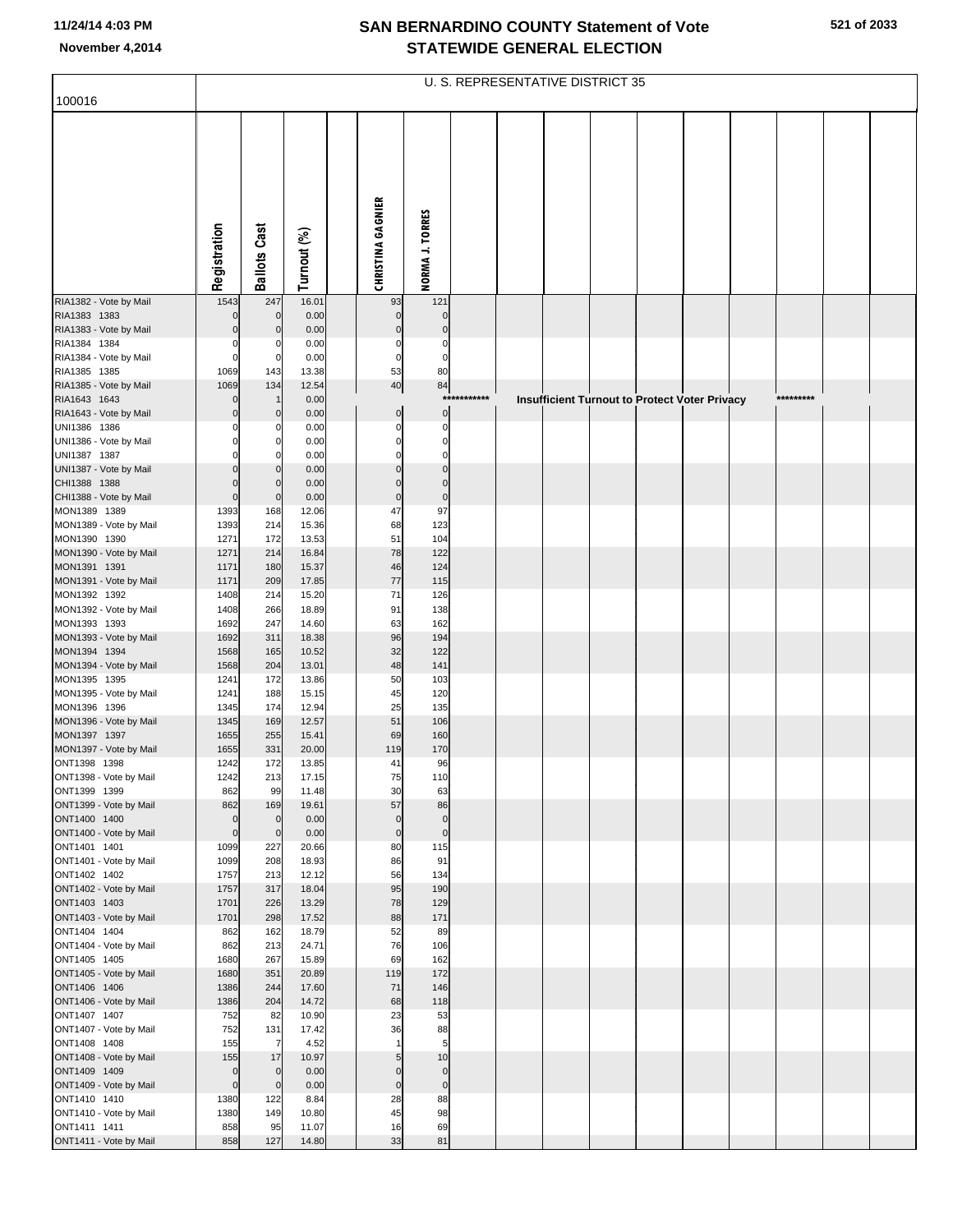| 100016                                 | U. S. REPRESENTATIVE DISTRICT 35 |                       |                |  |                          |                        |                            |  |  |  |  |                                                      |  |           |  |  |
|----------------------------------------|----------------------------------|-----------------------|----------------|--|--------------------------|------------------------|----------------------------|--|--|--|--|------------------------------------------------------|--|-----------|--|--|
|                                        |                                  |                       |                |  |                          |                        |                            |  |  |  |  |                                                      |  |           |  |  |
|                                        | Registration                     | <b>Ballots Cast</b>   | Turnout (%)    |  | <b>CHRISTINA GAGNIER</b> | <b>NORMA J. TORRES</b> |                            |  |  |  |  |                                                      |  |           |  |  |
|                                        |                                  |                       |                |  |                          |                        |                            |  |  |  |  |                                                      |  |           |  |  |
| ONT1412 1412                           | 1507                             | 120                   | 7.96           |  | 33                       | 82                     |                            |  |  |  |  |                                                      |  |           |  |  |
| ONT1412 - Vote by Mail                 | 1507                             | 194                   | 12.87          |  | 61                       | 119                    |                            |  |  |  |  |                                                      |  |           |  |  |
| ONT1413 1413                           | 543                              | 54                    | 9.94           |  | 13                       | 33                     |                            |  |  |  |  |                                                      |  |           |  |  |
| ONT1413 - Vote by Mail<br>ONT1414 1414 | 543<br>1275                      | 57<br>147             | 10.50<br>11.53 |  | 18<br>43                 | 31<br>95               |                            |  |  |  |  |                                                      |  |           |  |  |
| ONT1414 - Vote by Mail                 | 1275                             | 188                   | 14.75          |  | 53                       | 117                    |                            |  |  |  |  |                                                      |  |           |  |  |
| ONT1415 1415                           | $\overline{2}$                   | $\mathbf{0}$          | 0.00           |  | $\mathbf 0$              | $\mathbf 0$            |                            |  |  |  |  |                                                      |  |           |  |  |
| ONT1415 - Vote by Mail<br>ONT1416 1416 | $\overline{2}$<br>1060           | $\mathbf 0$<br>118    | 0.00<br>11.13  |  | $\overline{0}$<br>26     | $\mathbf 0$<br>82      |                            |  |  |  |  |                                                      |  |           |  |  |
| ONT1416 - Vote by Mail                 | 1060                             | 149                   | 14.06          |  | 49                       | 85                     |                            |  |  |  |  |                                                      |  |           |  |  |
| ONT1417 1417                           | 11                               | -1                    | 9.09           |  |                          |                        | ***********<br>*********** |  |  |  |  | <b>Insufficient Turnout to Protect Voter Privacy</b> |  | ********* |  |  |
| ONT1417 - Vote by Mail<br>ONT1418 1418 | 11<br>1221                       | $\overline{2}$<br>108 | 18.18<br>8.85  |  | 25                       | 68                     |                            |  |  |  |  | Insufficient Turnout to Protect Voter Privacy        |  | ********* |  |  |
| ONT1418 - Vote by Mail                 | 1221                             | 211                   | 17.28          |  | 62                       | 127                    |                            |  |  |  |  |                                                      |  |           |  |  |
| ONT1419 1419                           | 668                              | 90                    | 13.47          |  | 23                       | 49                     |                            |  |  |  |  |                                                      |  |           |  |  |
| ONT1419 - Vote by Mail<br>ONT1420 1420 | 668<br>1142                      | 122<br>112            | 18.26<br>9.81  |  | 39<br>26                 | 73<br>81               |                            |  |  |  |  |                                                      |  |           |  |  |
| ONT1420 - Vote by Mail                 | 1142                             | 206                   | 18.04          |  | 83                       | 107                    |                            |  |  |  |  |                                                      |  |           |  |  |
| ONT1421 1421                           | 1217                             | 153                   | 12.57          |  | 33                       | 107                    |                            |  |  |  |  |                                                      |  |           |  |  |
| ONT1421 - Vote by Mail                 | 1217<br>1367                     | 157                   | 12.90          |  | 46<br>68                 | 96<br>113              |                            |  |  |  |  |                                                      |  |           |  |  |
| ONT1422 1422<br>ONT1422 - Vote by Mail | 1367                             | 205<br>314            | 15.00<br>22.97 |  | 132                      | 133                    |                            |  |  |  |  |                                                      |  |           |  |  |
| ONT1423 1423                           | g                                | 0                     | 0.00           |  | $\overline{0}$           | $\mathbf 0$            |                            |  |  |  |  |                                                      |  |           |  |  |
| ONT1423 - Vote by Mail                 | 9                                |                       | 44.44          |  |                          | ***                    | *******                    |  |  |  |  | <b>Insufficient Turnout to Protect Voter Privacy</b> |  | ********* |  |  |
| ONT1424 1424<br>ONT1424 - Vote by Mail | 767<br>767                       | 92<br>240             | 11.99<br>31.29 |  | 27<br>80                 | 43<br>103              |                            |  |  |  |  |                                                      |  |           |  |  |
| ONT1425 1425                           | 158                              | 9                     | 5.70           |  | 3                        | 5                      |                            |  |  |  |  |                                                      |  |           |  |  |
| ONT1425 - Vote by Mail                 | 158                              | 20                    | 12.66          |  | 9                        | 8                      |                            |  |  |  |  |                                                      |  |           |  |  |
| ONT1426 1426<br>ONT1426 - Vote by Mail | 981<br>981                       | 98<br>207             | 9.99<br>21.10  |  | 31<br>67                 | 53<br>110              |                            |  |  |  |  |                                                      |  |           |  |  |
| ONT1427 1427                           | 677                              | 60                    | 8.86           |  | 14                       | 37                     |                            |  |  |  |  |                                                      |  |           |  |  |
| ONT1427 - Vote by Mail                 | 677                              | 89                    | 13.15          |  | 36                       | 46                     |                            |  |  |  |  |                                                      |  |           |  |  |
| ONT1428 1428<br>ONT1428 - Vote by Mail | 1353<br>1353                     | 162<br>168            | 11.97<br>12.42 |  | 39<br>33                 | 112<br>122             |                            |  |  |  |  |                                                      |  |           |  |  |
| ONT1429 1429                           | 1418                             | 152                   | 10.72          |  | 45                       | 89                     |                            |  |  |  |  |                                                      |  |           |  |  |
| ONT1429 - Vote by Mail                 | 1418                             | 207                   | 14.60          |  | 66                       | 116                    |                            |  |  |  |  |                                                      |  |           |  |  |
| ONT1430 1430<br>ONT1430 - Vote by Mail | 1501<br>1501                     | 195<br>270            | 12.99<br>17.99 |  | 62<br>88                 | 123<br>142             |                            |  |  |  |  |                                                      |  |           |  |  |
| ONT1431 1431                           | 1353                             | 196                   | 14.49          |  | 39                       | 133                    |                            |  |  |  |  |                                                      |  |           |  |  |
| ONT1431 - Vote by Mail                 | 1353                             | 197                   | 14.56          |  | 46                       | 128                    |                            |  |  |  |  |                                                      |  |           |  |  |
| ONT1432 1432                           | 1552<br>1552                     | 122<br>168            | 7.86<br>10.82  |  | 18<br>21                 | 98<br>139              |                            |  |  |  |  |                                                      |  |           |  |  |
| ONT1432 - Vote by Mail<br>ONT1433 1433 | 1472                             | 149                   | 10.12          |  | 26                       | 107                    |                            |  |  |  |  |                                                      |  |           |  |  |
| ONT1433 - Vote by Mail                 | 1472                             | 231                   | 15.69          |  | 65                       | 149                    |                            |  |  |  |  |                                                      |  |           |  |  |
| ONT1434 1434                           | 1697                             | 203                   | 11.96          |  | 53                       | 118                    |                            |  |  |  |  |                                                      |  |           |  |  |
| ONT1434 - Vote by Mail<br>ONT1435 1435 | 1697<br>1185                     | 344<br>162            | 20.27<br>13.67 |  | 105<br>32                | 195<br>115             |                            |  |  |  |  |                                                      |  |           |  |  |
| ONT1435 - Vote by Mail                 | 1185                             | 191                   | 16.12          |  | 57                       | 112                    |                            |  |  |  |  |                                                      |  |           |  |  |
| ONT1436 1436                           | 1000                             | 89                    | 8.90           |  | 32                       | 47                     |                            |  |  |  |  |                                                      |  |           |  |  |
| ONT1436 - Vote by Mail<br>ONT1437 1437 | 1000<br>97                       | 130<br>11             | 13.00<br>11.34 |  | 47<br>$5\overline{)}$    | 72<br>$5\phantom{.0}$  |                            |  |  |  |  |                                                      |  |           |  |  |
| ONT1437 - Vote by Mail                 | 97                               | 16                    | 16.49          |  | 1                        | 11                     |                            |  |  |  |  |                                                      |  |           |  |  |
| ONT1438 1438                           | 35                               | 3                     | 8.57           |  |                          |                        | ***********                |  |  |  |  | Insufficient Turnout to Protect Voter Privacy        |  | ********* |  |  |
| ONT1438 - Vote by Mail<br>ONT1439 1439 | 35<br>1532                       | 228                   | 20.00<br>14.88 |  | $\overline{4}$<br>64     | $\mathbf{1}$<br>142    |                            |  |  |  |  |                                                      |  |           |  |  |
| ONT1439 - Vote by Mail                 | 1532                             | 284                   | 18.54          |  | 83                       | 158                    |                            |  |  |  |  |                                                      |  |           |  |  |
| ONT1440 1440                           | 1728                             | 223                   | 12.91          |  | 66                       | 127                    |                            |  |  |  |  |                                                      |  |           |  |  |
| ONT1440 - Vote by Mail<br>ONT1441 1441 | 1728<br>1323                     | 321<br>186            | 18.58<br>14.06 |  | 87<br>65                 | 182<br>99              |                            |  |  |  |  |                                                      |  |           |  |  |
| ONT1441 - Vote by Mail                 | 1323                             | 187                   | 14.13          |  | 52                       | 118                    |                            |  |  |  |  |                                                      |  |           |  |  |
| ONT1442 1442                           | 1479                             | 207                   | 14.00          |  | 68                       | 105                    |                            |  |  |  |  |                                                      |  |           |  |  |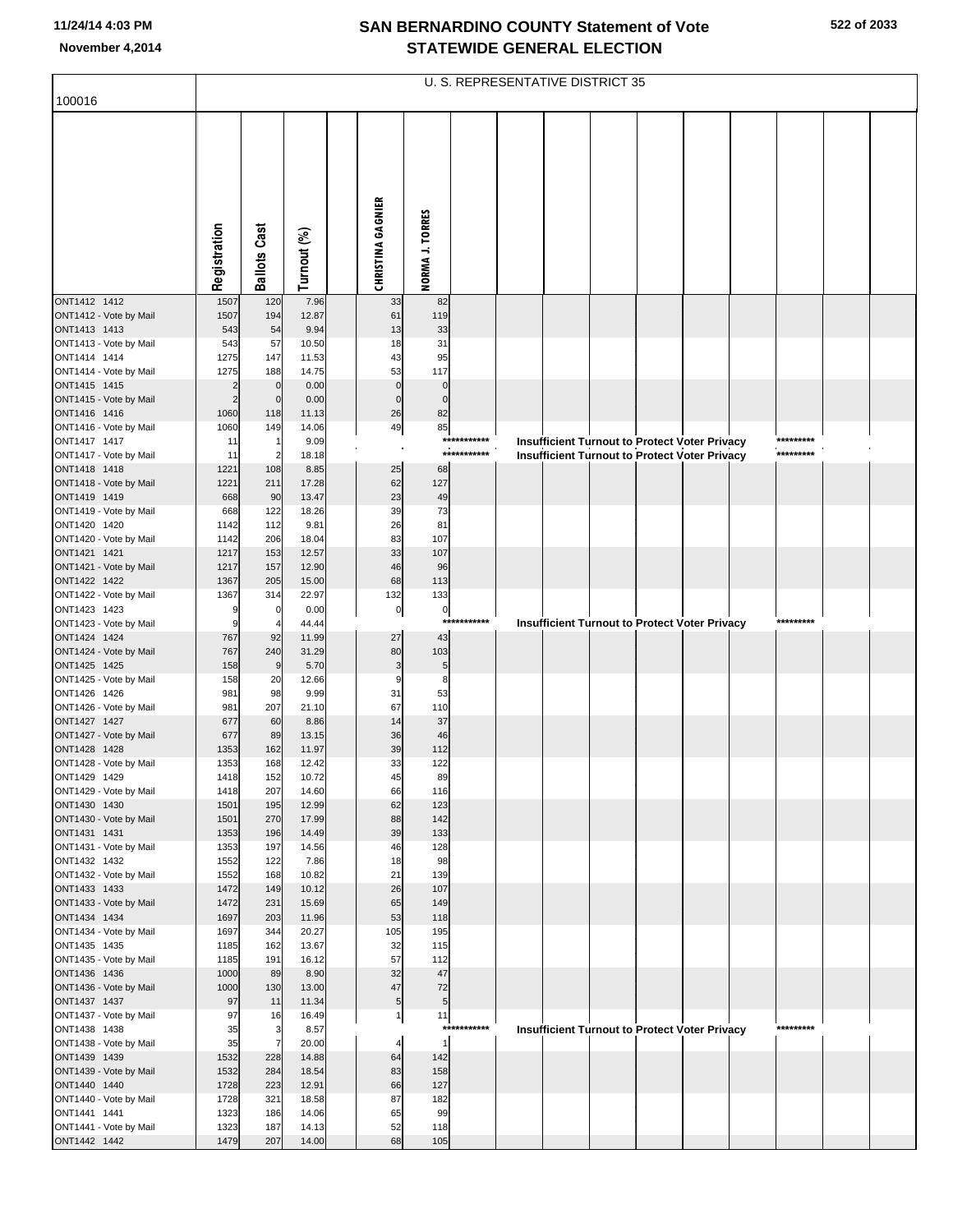|                                        |                    |                                |                |                          |                               |             | U. S. REPRESENTATIVE DISTRICT 35 |  |                                                      |           |  |
|----------------------------------------|--------------------|--------------------------------|----------------|--------------------------|-------------------------------|-------------|----------------------------------|--|------------------------------------------------------|-----------|--|
| 100016                                 |                    |                                |                |                          |                               |             |                                  |  |                                                      |           |  |
|                                        | Registration       | <b>Ballots Cast</b>            | Turnout (%)    | <b>CHRISTINA GAGNIER</b> | <b>NORMA J. TORRES</b>        |             |                                  |  |                                                      |           |  |
| ONT1442 - Vote by Mail                 | 1479               | 283                            | 19.13          | 92                       | 155                           |             |                                  |  |                                                      |           |  |
| ONT1443 1443<br>ONT1443 - Vote by Mail | 1689<br>1689       | 220<br>295                     | 13.03<br>17.47 | 54<br>102                | 128<br>144                    |             |                                  |  |                                                      |           |  |
| ONT1444 1444                           | 1468               | 212                            | 14.44          | 64                       | 120                           |             |                                  |  |                                                      |           |  |
| ONT1444 - Vote by Mail                 | 1468               | 241                            | 16.42          | 87                       | 132                           |             |                                  |  |                                                      |           |  |
| ONT1445 1445                           |                    | $\Omega$                       | 0.00           | $\mathbf 0$              | $\overline{0}$                |             |                                  |  |                                                      |           |  |
| ONT1445 - Vote by Mail<br>ONT1446 1446 |                    | $\mathbf{0}$                   | 0.00<br>100.00 | $\overline{0}$           | 0                             | *********** |                                  |  | <b>Insufficient Turnout to Protect Voter Privacy</b> | ********* |  |
| ONT1446 - Vote by Mail                 |                    | $\mathbf{0}$                   | 0.00           | $\overline{0}$           | $\mathbf{0}$                  |             |                                  |  |                                                      |           |  |
| ONT1447 1447                           |                    | $\Omega$                       | 0.00           | $\Omega$                 | $\mathbf 0$                   |             |                                  |  |                                                      |           |  |
| ONT1447 - Vote by Mail<br>ONT1448 1448 |                    | 0<br>$\Omega$                  | 0.00<br>0.00   | $\Omega$<br>$\Omega$     | $\mathbf 0$<br>$\Omega$       |             |                                  |  |                                                      |           |  |
| ONT1448 - Vote by Mail                 |                    | $\mathbf{0}$                   | 0.00           | $\Omega$                 | $\mathbf 0$                   |             |                                  |  |                                                      |           |  |
| ONT1449 1449                           |                    | $\overline{0}$                 | 0.00           | $\Omega$                 | $\mathbf 0$                   |             |                                  |  |                                                      |           |  |
| ONT1449 - Vote by Mail                 |                    | $\overline{0}$                 | 0.00           | $\mathbf{0}$             | $\mathbf 0$                   |             |                                  |  |                                                      |           |  |
| ONT1450 1450<br>ONT1450 - Vote by Mail |                    | $\Omega$<br>0                  | 0.00<br>0.00   | $\Omega$<br>$\Omega$     | $\mathbf 0$<br>$\mathbf 0$    |             |                                  |  |                                                      |           |  |
| ONT1451 1451                           |                    | $\Omega$                       | 0.00           | $\mathbf 0$              | $\mathbf{0}$                  |             |                                  |  |                                                      |           |  |
| ONT1451 - Vote by Mail                 | 8                  |                                | 50.00          |                          |                               | *********** |                                  |  | Insufficient Turnout to Protect Voter Privacy        | ********* |  |
| ONT1452 1452<br>ONT1452 - Vote by Mail | 1452<br>1452       | 139<br>192                     | 9.57<br>13.22  | 30<br>61                 | 86<br>108                     |             |                                  |  |                                                      |           |  |
| ONT1453 1453                           | 40                 | 5                              | 12.50          | $\overline{0}$           | $5\overline{)}$               |             |                                  |  |                                                      |           |  |
| ONT1453 - Vote by Mail                 | 40                 | 3                              | 7.50           |                          |                               | *********** |                                  |  | Insufficient Turnout to Protect Voter Privacy        | ********* |  |
| ONT1570 1570                           | 631                | 55                             | 8.72           | 17                       | 32                            |             |                                  |  |                                                      |           |  |
| ONT1570 - Vote by Mail<br>ONT1571 1571 | 631<br>1176        | 62<br>194                      | 9.83<br>16.50  | 16<br>74                 | 41<br>101                     |             |                                  |  |                                                      |           |  |
| ONT1571 - Vote by Mail                 | 1176               | 248                            | 21.09          | 83                       | 132                           |             |                                  |  |                                                      |           |  |
| ONT1572 1572                           | 663                | 70                             | 10.56          | 10                       | 52                            |             |                                  |  |                                                      |           |  |
| ONT1572 - Vote by Mail<br>ONT1576 1576 | 663<br>178         | 89<br>13                       | 13.42<br>7.30  | 27                       | 54<br>$\overline{7}$          |             |                                  |  |                                                      |           |  |
| ONT1576 - Vote by Mail                 | 178                | 25                             | 14.04          | 8                        | 16                            |             |                                  |  |                                                      |           |  |
| ONT1577 1577                           | 268                | 24                             | 8.96           | 8                        | 15                            |             |                                  |  |                                                      |           |  |
| ONT1577 - Vote by Mail<br>RAN1454 1454 | 268<br>$\mathbf 0$ | 38<br>$\mathbf 0$              | 14.18<br>0.00  | 11<br>$\Omega$           | 19<br>$\overline{0}$          |             |                                  |  |                                                      |           |  |
| RAN1454 - Vote by Mail                 |                    | $\overline{0}$                 | 0.00           | $\Omega$                 | 0                             |             |                                  |  |                                                      |           |  |
| RAN1455 1455                           |                    | $\Omega$                       | 0.00           | $\Omega$                 | $\mathbf 0$                   |             |                                  |  |                                                      |           |  |
| RAN1455 - Vote by Mail                 |                    | $\Omega$                       | 0.00           | $\Omega$                 | $\overline{0}$                |             |                                  |  |                                                      |           |  |
| RAN1456 1456<br>RAN1456 - Vote by Mail | $\mathbf 0$        | $\mathbf{0}$<br>$\overline{0}$ | 0.00<br>0.00   | $\Omega$<br>$\mathbf 0$  | $\mathbf 0$<br>$\overline{0}$ |             |                                  |  |                                                      |           |  |
| UNI1457 1457                           | 1063               | 114                            | 10.72          | 22                       | 83                            |             |                                  |  |                                                      |           |  |
| UNI1457 - Vote by Mail                 | 1063               | 116                            | 10.91          | 36                       | 75                            |             |                                  |  |                                                      |           |  |
| UNI1458 1458<br>UNI1458 - Vote by Mail | 427<br>427         | 57<br>64                       | 13.35<br>14.99 | 19<br>18                 | 35<br>39                      |             |                                  |  |                                                      |           |  |
| UNI1459 1459                           | 478                | 54                             | 11.30          | 24                       | 26                            |             |                                  |  |                                                      |           |  |
| UNI1459 - Vote by Mail                 | 478                | 70                             | 14.64          | 17                       | 38                            |             |                                  |  |                                                      |           |  |
| UPL1460 1460<br>UPL1460 - Vote by Mail | ſ                  | $\mathbf 0$<br>0               | 0.00<br>0.00   | $\Omega$<br>$\Omega$     | $\mathbf 0$<br>$\mathbf 0$    |             |                                  |  |                                                      |           |  |
| CHH1461 1461                           |                    | $\Omega$                       | 0.00           | O                        | $\mathbf 0$                   |             |                                  |  |                                                      |           |  |
| CHH1461 - Vote by Mail                 |                    | $\mathbf{0}$                   | 0.00           | $\Omega$                 | $\overline{0}$                |             |                                  |  |                                                      |           |  |
| CHH1462 1462                           |                    | $\overline{0}$                 | 0.00           | $\Omega$                 | $\mathbf 0$                   |             |                                  |  |                                                      |           |  |
| CHH1462 - Vote by Mail<br>CHH1463 1463 | $\Omega$           | $\overline{0}$<br>0            | 0.00<br>0.00   | $\mathbf{0}$<br>C        | $\mathbf 0$<br>$\mathbf 0$    |             |                                  |  |                                                      |           |  |
| CHH1463 - Vote by Mail                 |                    | 0                              | 0.00           |                          | $\mathbf 0$                   |             |                                  |  |                                                      |           |  |
| CHH1464 1464                           |                    | O                              | 0.00           |                          | $\Omega$                      |             |                                  |  |                                                      |           |  |
| CHH1464 - Vote by Mail<br>CHI1465 1465 | $\mathbf 0$<br>210 | $\mathbf 0$<br>41              | 0.00<br>19.52  | $\mathbf 0$<br>17        | $\overline{0}$<br>15          |             |                                  |  |                                                      |           |  |
| CHI1465 - Vote by Mail                 | 210                | 50                             | 23.81          | 15                       | 25                            |             |                                  |  |                                                      |           |  |
| CHI1466 1466                           | 65                 | 16                             | 24.62          | 3                        | 9                             |             |                                  |  |                                                      |           |  |
| CHI1466 - Vote by Mail                 | 65                 | 16<br>40                       | 24.62<br>16.26 | 20                       | 6<br>13                       |             |                                  |  |                                                      |           |  |
| CHI1467 1467<br>CHI1467 - Vote by Mail | 246<br>246         | 37                             | 15.04          | 16                       | 17                            |             |                                  |  |                                                      |           |  |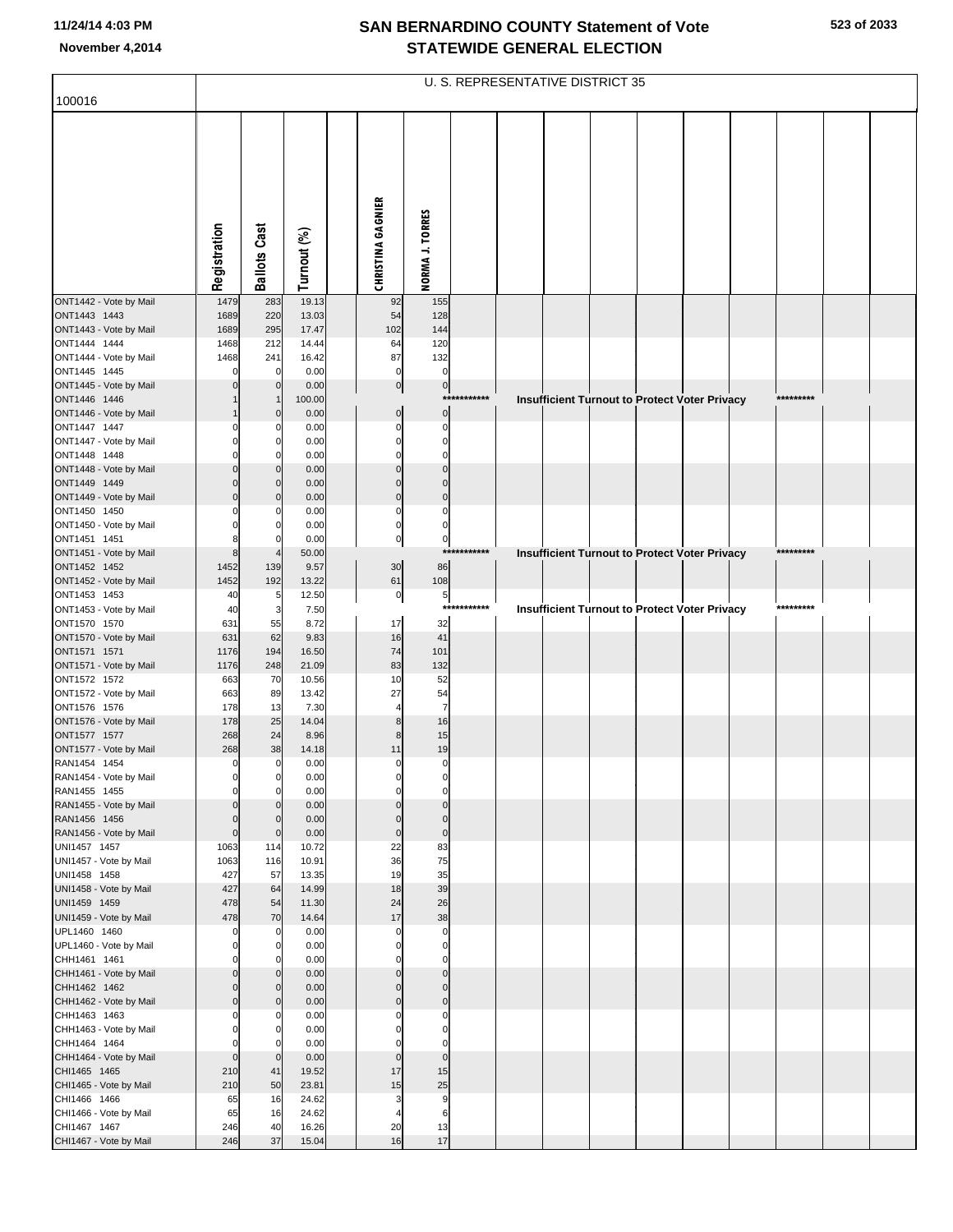| 100016                                 |                |                     |                |                          |                   |              | U. S. REPRESENTATIVE DISTRICT 35 |  |                                                      |           |  |
|----------------------------------------|----------------|---------------------|----------------|--------------------------|-------------------|--------------|----------------------------------|--|------------------------------------------------------|-----------|--|
|                                        |                |                     |                |                          |                   |              |                                  |  |                                                      |           |  |
|                                        | Registration   | <b>Ballots Cast</b> | Turnout (%)    | <b>CHRISTINA GAGNIER</b> | NORMA J. TORRES   |              |                                  |  |                                                      |           |  |
| CHI1468 1468<br>CHI1468 - Vote by Mail | 476<br>476     | 51<br>108           | 10.71<br>22.69 | 22<br>38                 | 22<br>57          |              |                                  |  |                                                      |           |  |
| CHI1469 1469                           | 159            | 21                  | 13.21          | $\overline{c}$           | 12                |              |                                  |  |                                                      |           |  |
| CHI1469 - Vote by Mail                 | 159            | 30                  | 18.87          | 12                       | 16                |              |                                  |  |                                                      |           |  |
| CHI1470 1470<br>CHI1470 - Vote by Mail | 301<br>301     | 34<br>63            | 11.30<br>20.93 | 11<br>26                 | 17<br>29          |              |                                  |  |                                                      |           |  |
| CHI1471 1471                           | 1498           | 209                 | 13.95          | 90                       | 101               |              |                                  |  |                                                      |           |  |
| CHI1471 - Vote by Mail                 | 1498           | 298                 | 19.89          | 107                      | 152               |              |                                  |  |                                                      |           |  |
| CHI1472 1472<br>CHI1472 - Vote by Mail | 1603<br>1603   | 269<br>344          | 16.78<br>21.46 | 95<br>140                | 134<br>138        |              |                                  |  |                                                      |           |  |
| CHI1473 1473                           | 1453           | 168                 | 11.56          | 50                       | 96                |              |                                  |  |                                                      |           |  |
| CHI1473 - Vote by Mail                 | 1453           | 257                 | 17.69          | 83                       | 136               |              |                                  |  |                                                      |           |  |
| CHI1474 1474<br>CHI1474 - Vote by Mail | 1353<br>1353   | 212<br>235          | 15.67<br>17.37 | 82<br>99                 | 88<br>103         |              |                                  |  |                                                      |           |  |
| CHI1475 1475                           | $\mathbf 0$    | $\mathbf 0$         | 0.00           | $\mathbf 0$              | $\pmb{0}$         |              |                                  |  |                                                      |           |  |
| CHI1475 - Vote by Mail                 | 0              | $\Omega$            | 0.00           | $\mathbf 0$              | $\mathbf 0$       |              |                                  |  |                                                      |           |  |
| CHI1476 1476<br>CHI1476 - Vote by Mail | 1200<br>1200   | 185<br>234          | 15.42<br>19.50 | 63<br>89                 | 84<br>96          |              |                                  |  |                                                      |           |  |
| CHI1477 1477                           | $\mathbf 0$    |                     | 0.00           |                          | ***               | *******      |                                  |  | <b>Insufficient Turnout to Protect Voter Privacy</b> | ********* |  |
| CHI1477 - Vote by Mail                 | $\Omega$       | $\mathbf{0}$        | 0.00           | $\pmb{0}$                | $\mathbf 0$       |              |                                  |  |                                                      |           |  |
| CHI1478 1478<br>CHI1478 - Vote by Mail | 1001<br>1001   | 192<br>215          | 19.18<br>21.48 | 76<br>89                 | 82<br>88          |              |                                  |  |                                                      |           |  |
| CHI1479 1479                           | 1550           | 243                 | 15.68          | 94                       | 114               |              |                                  |  |                                                      |           |  |
| CHI1479 - Vote by Mail                 | 1550           | 378                 | 24.39          | 161                      | 159               |              |                                  |  |                                                      |           |  |
| CHI1480 1480<br>CHI1480 - Vote by Mail | 2072<br>2072   | 290<br>386          | 14.00<br>18.63 | 88<br>110                | 137<br>194        |              |                                  |  |                                                      |           |  |
| CHI1481 1481                           |                | $\mathbf 0$         | 0.00           | $\mathbf 0$              | $\mathbf 0$       |              |                                  |  |                                                      |           |  |
| CHI1481 - Vote by Mail                 |                |                     | 0.00           | $\Omega$                 | 0                 |              |                                  |  |                                                      |           |  |
| CHI1482 1482<br>CHI1482 - Vote by Mail |                | 0                   | 0.00<br>0.00   | $\Omega$<br>$\mathbf 0$  | 0<br>$\mathbf 0$  |              |                                  |  |                                                      |           |  |
| CHI1483 1483                           |                | $\mathbf{0}$        | 0.00           | $\mathbf 0$              | $\mathbf 0$       |              |                                  |  |                                                      |           |  |
| CHI1483 - Vote by Mail                 | $\Omega$<br>37 | $\mathbf{0}$        | 0.00           | $\overline{0}$           | $\pmb{0}$         | ************ |                                  |  |                                                      | ********* |  |
| CHI1484 1484<br>CHI1484 - Vote by Mail | 37             | 13                  | 10.81<br>35.14 | 5                        | 4                 |              |                                  |  | <b>Insufficient Turnout to Protect Voter Privacy</b> |           |  |
| CHI1485 1485                           | 553            | 76                  | 13.74          | 25                       | 38                |              |                                  |  |                                                      |           |  |
| CHI1485 - Vote by Mail<br>CHI1486 1486 | 553<br>14      | 97<br>$\mathbf 0$   | 17.54<br>0.00  | 36<br>$\Omega$           | 55<br>$\mathbf 0$ |              |                                  |  |                                                      |           |  |
| CHI1486 - Vote by Mail                 | 14             | $\Omega$            | 0.00           | $\Omega$                 | $\mathbf 0$       |              |                                  |  |                                                      |           |  |
| CHI1487 1487                           | 1072           | 194                 | 18.10          | 72                       | 103               |              |                                  |  |                                                      |           |  |
| CHI1487 - Vote by Mail<br>CHI1488 1488 | 1072<br>1323   | 199<br>205          | 18.56<br>15.50 | 88<br>79                 | 69<br>102         |              |                                  |  |                                                      |           |  |
| CHI1488 - Vote by Mail                 | 1323           | 282                 | 21.32          | 100                      | 145               |              |                                  |  |                                                      |           |  |
| CHI1489 1489                           | 383            | 60                  | 15.67          | 25                       | 30                |              |                                  |  |                                                      |           |  |
| CHI1489 - Vote by Mail<br>CHI1490 1490 | 383<br>1177    | 115<br>168          | 30.03<br>14.27 | 41<br>52                 | 56<br>104         |              |                                  |  |                                                      |           |  |
| CHI1490 - Vote by Mail                 | 1177           | 219                 | 18.61          | 87                       | 105               |              |                                  |  |                                                      |           |  |
| CHI1491 1491                           | 1140           | 142                 | 12.46          | 49                       | 67                |              |                                  |  |                                                      |           |  |
| CHI1491 - Vote by Mail<br>CHI1492 1492 | 1140<br>1313   | 156<br>200          | 13.68<br>15.23 | 63<br>57                 | 71<br>110         |              |                                  |  |                                                      |           |  |
| CHI1492 - Vote by Mail                 | 1313           | 298                 | 22.70          | 118                      | 131               |              |                                  |  |                                                      |           |  |
| CHI1493 1493                           | 1533           | 194                 | 12.65          | 37                       | 141               |              |                                  |  |                                                      |           |  |
| CHI1493 - Vote by Mail<br>CHI1494 1494 | 1533<br>1458   | 229<br>195          | 14.94<br>13.37 | 52<br>66                 | 159<br>105        |              |                                  |  |                                                      |           |  |
| CHI1494 - Vote by Mail                 | 1458           | 213                 | 14.61          | 57                       | 119               |              |                                  |  |                                                      |           |  |
| CHI1495 1495                           | 130            | 23                  | 17.69          | 8                        | 13                |              |                                  |  |                                                      |           |  |
| CHI1495 - Vote by Mail<br>CHI1496 1496 | 130<br>1414    | 19<br>237           | 14.62<br>16.76 | 3<br>71                  | 13<br>128         |              |                                  |  |                                                      |           |  |
| CHI1496 - Vote by Mail                 | 1414           | 279                 | 19.73          | 108                      | 138               |              |                                  |  |                                                      |           |  |
| CHI1497 1497                           | 1377           | 186                 | 13.51          | 53                       | 106               |              |                                  |  |                                                      |           |  |
| CHI1497 - Vote by Mail<br>CHI1498 1498 | 1377<br>1520   | 308<br>196          | 22.37<br>12.89 | 134<br>73                | 128<br>94         |              |                                  |  |                                                      |           |  |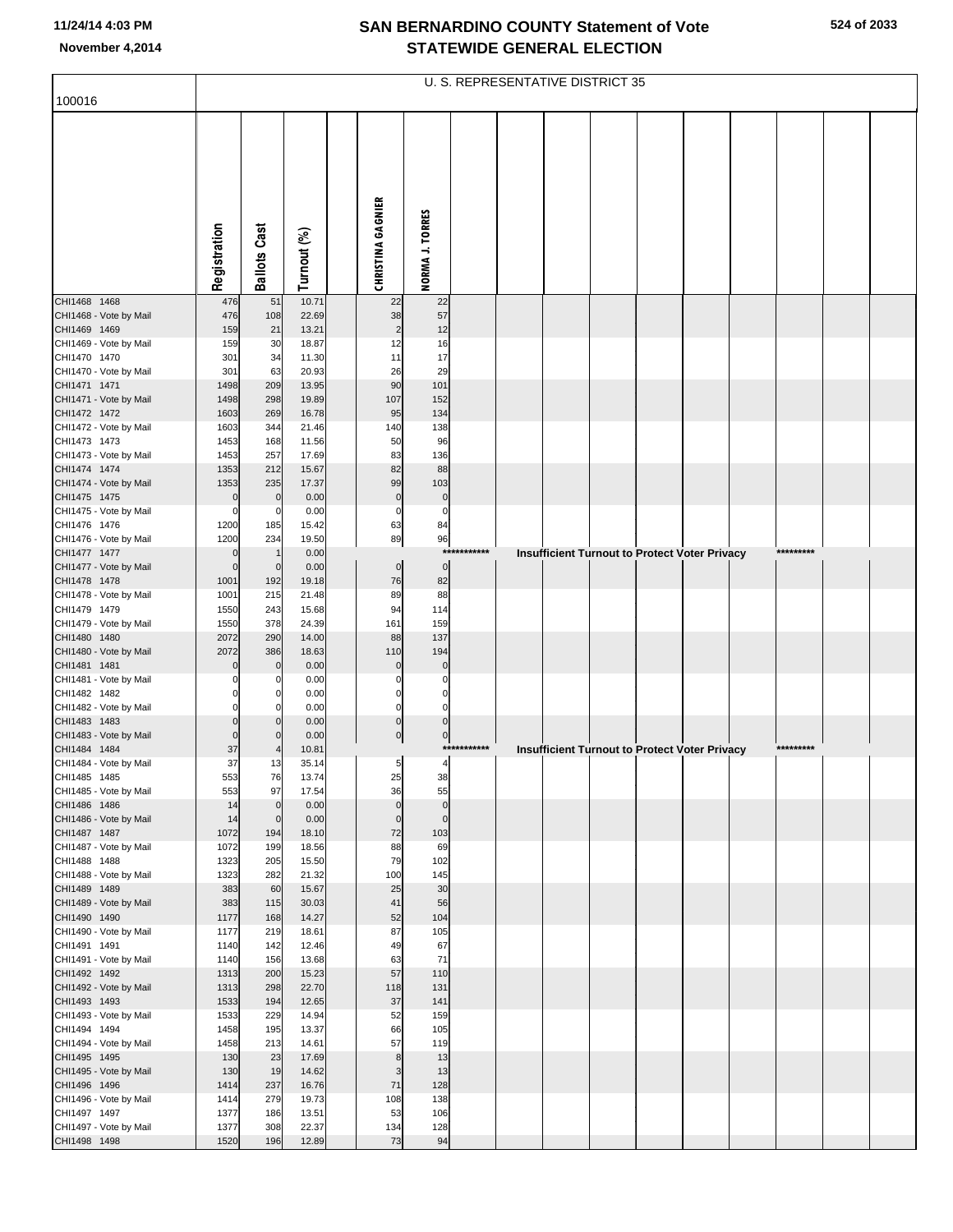**525 of 2033**

|                                        | U. S. REPRESENTATIVE DISTRICT 35 |                                           |                |                          |                     |                            |  |  |  |  |                                                                                                              |  |                        |  |
|----------------------------------------|----------------------------------|-------------------------------------------|----------------|--------------------------|---------------------|----------------------------|--|--|--|--|--------------------------------------------------------------------------------------------------------------|--|------------------------|--|
| 100016                                 |                                  |                                           |                |                          |                     |                            |  |  |  |  |                                                                                                              |  |                        |  |
|                                        | Registration                     | <b>Ballots Cast</b>                       | Turnout (%)    | <b>CHRISTINA GAGNIER</b> | NORMA J. TORRES     |                            |  |  |  |  |                                                                                                              |  |                        |  |
| CHI1498 - Vote by Mail                 | 1520                             | 325                                       | 21.38          | 116                      | 149                 |                            |  |  |  |  |                                                                                                              |  |                        |  |
| CHI1499 1499<br>CHI1499 - Vote by Mail | 1416<br>1416                     | 208<br>308                                | 14.69<br>21.75 | 75<br>129                | 95<br>134           |                            |  |  |  |  |                                                                                                              |  |                        |  |
| CHI1500 1500                           | 1269                             | 216                                       | 17.02          | 94                       | 84                  |                            |  |  |  |  |                                                                                                              |  |                        |  |
| CHI1500 - Vote by Mail                 | 1269                             | 268                                       | 21.12          | 91                       | 141                 |                            |  |  |  |  |                                                                                                              |  |                        |  |
| CHI1501 1501                           | 1308                             | 226                                       | 17.28          | 81                       | 106                 |                            |  |  |  |  |                                                                                                              |  |                        |  |
| CHI1501 - Vote by Mail<br>ONT1502 1502 | 1308<br>5                        | 246<br>$\mathbf{0}$                       | 18.81<br>0.00  | 103<br>$\Omega$          | 112<br>0            |                            |  |  |  |  |                                                                                                              |  |                        |  |
| ONT1502 - Vote by Mail                 | 5                                | $\mathbf 0$                               | 0.00           | $\Omega$                 | $\mathbf 0$         |                            |  |  |  |  |                                                                                                              |  |                        |  |
| ONT1503 1503                           | 112                              | 11                                        | 9.82           | 3                        | 5                   |                            |  |  |  |  |                                                                                                              |  |                        |  |
| ONT1503 - Vote by Mail                 | 112                              | 35                                        | 31.25          | 17                       | 14                  |                            |  |  |  |  |                                                                                                              |  |                        |  |
| ONT1504 1504<br>ONT1504 - Vote by Mail | 237<br>237                       | 17<br>38                                  | 7.17<br>16.03  | 6<br>11                  | 9<br>22             |                            |  |  |  |  |                                                                                                              |  |                        |  |
| ONT1505 1505                           | 1669                             | 246                                       | 14.74          | 67                       | 145                 |                            |  |  |  |  |                                                                                                              |  |                        |  |
| ONT1505 - Vote by Mail                 | 1669                             | 329                                       | 19.71          | 91                       | 193                 |                            |  |  |  |  |                                                                                                              |  |                        |  |
| ONT1506 1506                           | 1461                             | 209                                       | 14.31          | 53                       | 119                 |                            |  |  |  |  |                                                                                                              |  |                        |  |
| ONT1506 - Vote by Mail                 | 1461                             | 305                                       | 20.88          | 113                      | 165                 |                            |  |  |  |  |                                                                                                              |  |                        |  |
| ONT1507 1507<br>ONT1507 - Vote by Mail | 1521<br>1521                     | 212<br>296                                | 13.94<br>19.46 | 70<br>114                | 117<br>140          |                            |  |  |  |  |                                                                                                              |  |                        |  |
| ONT1508 1508                           | 1292                             | 187                                       | 14.47          | 65                       | 99                  |                            |  |  |  |  |                                                                                                              |  |                        |  |
| ONT1508 - Vote by Mail                 | 1292                             | 205                                       | 15.87          | 61                       | 113                 |                            |  |  |  |  |                                                                                                              |  |                        |  |
| ONT1509 1509                           | 85                               | 10                                        | 11.76          | 2                        | 7                   |                            |  |  |  |  |                                                                                                              |  |                        |  |
| ONT1509 - Vote by Mail                 | 85                               | 19                                        | 22.35          | 5                        | 10                  |                            |  |  |  |  |                                                                                                              |  |                        |  |
| UNI1510 1510<br>UNI1510 - Vote by Mail | 1343<br>1343                     | 196<br>262                                | 14.59<br>19.51 | 78<br>110                | 84<br>111           |                            |  |  |  |  |                                                                                                              |  |                        |  |
| UNI1511 1511                           | 35                               | $\overline{4}$                            | 11.43          |                          |                     | ***********                |  |  |  |  | Insufficient Turnout to Protect Voter Privacy                                                                |  | *********              |  |
| UNI1511 - Vote by Mail                 | 35                               | 15                                        | 42.86          | $\frac{7}{ }$            | $5\overline{)}$     |                            |  |  |  |  |                                                                                                              |  |                        |  |
| UNI1512 1512                           | 8                                | $\overline{2}$                            | 25.00          |                          |                     | ***********                |  |  |  |  | <b>Insufficient Turnout to Protect Voter Privacy</b>                                                         |  | *********              |  |
| UNI1512 - Vote by Mail<br>UNI1513 1513 | 8<br>10                          | $\mathbf 0$<br>$\mathbf{1}$               | 0.00<br>10.00  | $\mathbf{0}$             | $\overline{0}$      | ***********                |  |  |  |  | <b>Insufficient Turnout to Protect Voter Privacy</b>                                                         |  | *********              |  |
| UNI1513 - Vote by Mail                 | 10                               | $\overline{4}$                            | 40.00          |                          |                     | ***********                |  |  |  |  | Insufficient Turnout to Protect Voter Privacy                                                                |  | *********              |  |
| UNI1514 1514                           | 221                              | 45                                        | 20.36          | 15                       | 20                  |                            |  |  |  |  |                                                                                                              |  |                        |  |
| UNI1514 - Vote by Mail                 | 221                              | 43                                        | 19.46          | 13                       | 22                  |                            |  |  |  |  |                                                                                                              |  |                        |  |
| UNI1515 1515                           | 3                                | -1                                        | 33.33          |                          |                     | ***********<br>*********** |  |  |  |  | <b>Insufficient Turnout to Protect Voter Privacy</b>                                                         |  | *********<br>********* |  |
| UNI1515 - Vote by Mail<br>UNI1516 1516 | 3<br>$\overline{7}$              | $\overline{\mathbf{c}}$<br>$\overline{2}$ | 66.67<br>28.57 |                          |                     | ***********                |  |  |  |  | <b>Insufficient Turnout to Protect Voter Privacy</b><br><b>Insufficient Turnout to Protect Voter Privacy</b> |  | *********              |  |
| UNI1516 - Vote by Mail                 |                                  | $\overline{2}$                            | 28.57          |                          |                     | ***********                |  |  |  |  | <b>Insufficient Turnout to Protect Voter Privacy</b>                                                         |  | *********              |  |
| UNI1517 1517                           | 879                              | 144                                       | 16.38          | 57                       | 66                  |                            |  |  |  |  |                                                                                                              |  |                        |  |
| UNI1517 - Vote by Mail                 | 879                              | 203                                       | 23.09          | 84                       | 77                  |                            |  |  |  |  |                                                                                                              |  |                        |  |
| UNI1518 1518<br>UNI1518 - Vote by Mail | 65<br>65                         | 9<br>19                                   | 13.85<br>29.23 | 3<br>12                  | $\overline{4}$<br>3 |                            |  |  |  |  |                                                                                                              |  |                        |  |
| UNI1519 1519                           | 5                                | $\mathbf 0$                               | 0.00           | $\pmb{0}$                | 0                   |                            |  |  |  |  |                                                                                                              |  |                        |  |
| UNI1519 - Vote by Mail                 | 5 <sub>5</sub>                   | $\overline{2}$                            | 40.00          |                          |                     | ***********                |  |  |  |  | <b>Insufficient Turnout to Protect Voter Privacy</b>                                                         |  | *********              |  |
| UNI1520 1520                           | 65                               | $\overline{5}$                            | 7.69           | $\mathbf{3}$             | 1                   |                            |  |  |  |  |                                                                                                              |  |                        |  |
| UNI1520 - Vote by Mail<br>UNI1714 1714 | 65<br>11                         | 21<br>3                                   | 32.31<br>27.27 | 8                        | $\overline{7}$      | ***********                |  |  |  |  | <b>Insufficient Turnout to Protect Voter Privacy</b>                                                         |  | *********              |  |
| UNI1714 - Vote by Mail                 | 11                               | $\overline{2}$                            | 18.18          |                          |                     | ***********                |  |  |  |  | <b>Insufficient Turnout to Protect Voter Privacy</b>                                                         |  | *********              |  |
| MON1521 1521                           | $\Omega$                         | $\mathbf 0$                               | 0.00           | $\mathbf 0$              | $\mathbf 0$         |                            |  |  |  |  |                                                                                                              |  |                        |  |
| MON1521 - Vote by Mail                 | $\Omega$                         | $\Omega$                                  | 0.00           | $\Omega$                 | $\Omega$            |                            |  |  |  |  |                                                                                                              |  |                        |  |
| UPL1522 1522                           | $\Omega$<br>$\Omega$             | $\Omega$                                  | 0.00           | $\Omega$<br>$\Omega$     | $\Omega$            |                            |  |  |  |  |                                                                                                              |  |                        |  |
| UPL1522 - Vote by Mail<br>UPL1523 1523 | $\Omega$                         | $\Omega$<br>$\Omega$                      | 0.00<br>0.00   |                          | $\Omega$<br>C       |                            |  |  |  |  |                                                                                                              |  |                        |  |
| UPL1523 - Vote by Mail                 |                                  | $\Omega$                                  | 0.00           |                          |                     |                            |  |  |  |  |                                                                                                              |  |                        |  |
| UPL1524 1524                           |                                  | $\Omega$                                  | 0.00           |                          |                     |                            |  |  |  |  |                                                                                                              |  |                        |  |
| UPL1524 - Vote by Mail                 | $\Omega$                         | $\Omega$                                  | 0.00           |                          | ſ                   |                            |  |  |  |  |                                                                                                              |  |                        |  |
| UNI1525 1525<br>UNI1525 - Vote by Mail | $\Omega$<br>$\Omega$             | $\Omega$<br>$\Omega$                      | 0.00<br>0.00   |                          | C<br>$\Omega$       |                            |  |  |  |  |                                                                                                              |  |                        |  |
| UNI1526 1526                           | $\Omega$                         | 0                                         | 0.00           |                          | C                   |                            |  |  |  |  |                                                                                                              |  |                        |  |
| UNI1526 - Vote by Mail                 |                                  | C                                         | 0.00           |                          | C                   |                            |  |  |  |  |                                                                                                              |  |                        |  |
| UNI1527 1527                           | 1498                             | 137                                       | 9.15           | 27                       | 93                  |                            |  |  |  |  |                                                                                                              |  |                        |  |
| UNI1527 - Vote by Mail                 | 1498                             | 148                                       | 9.88           | 30                       | 102                 |                            |  |  |  |  |                                                                                                              |  |                        |  |